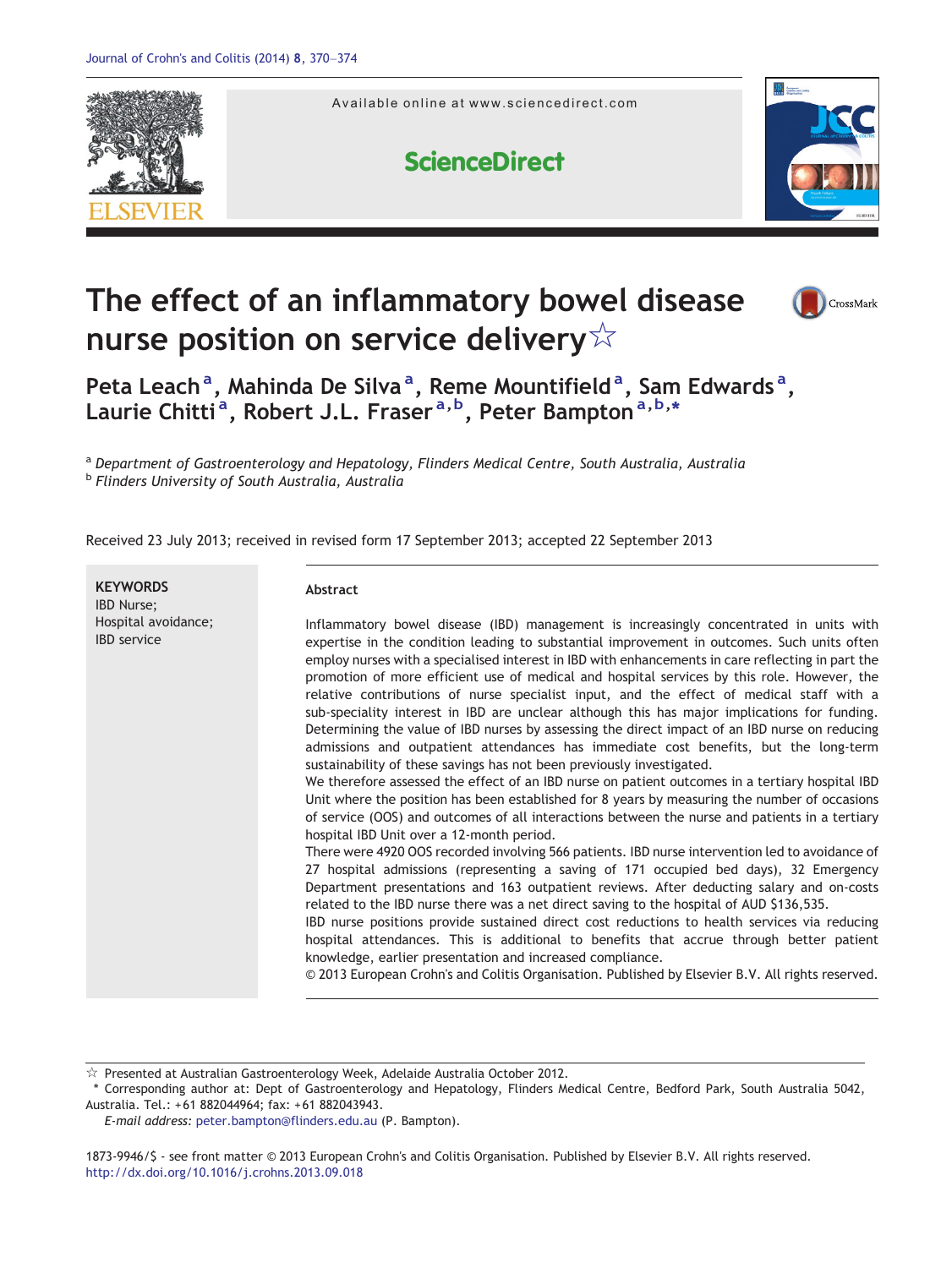# 1. Introduction

Patients with Inflammatory Bowel Disease (Crohn's Disease [CD], Ulcerative Colitis [UC] and Indeterminite Colitis [IC]) are recognised to have complex management requirements that are best managed by a dedicated IBD service.<sup>[1](#page-3-0)</sup> Although Inflammatory Bowel Disease (IBD) nurse positions have been increasingly considered to represent standard of care, their value in the acute hospital setting is still debated. $2-4$  Potential advantages accruing from the IBD Nurse position relate in part to rapid access to advice, counselling and support via a single fixed "first point of contact" for patients, their families, GPs and non-IBD external gastroenterologists. At the most basic level this can be seen to facilitate prompt recognition of symptoms and early intervention during disease flares with consequent reduction in hospital admissions and outpatient appointments. However as in other areas where nurse led services have been established,<sup>5,6</sup> IBD nurse specialists facilitate a streamlined patient journey within acute care, and across acute and primary care services via liaison with other health professionals, including gastroenterologists, surgeons, pharmacists, dieticians and family physicians. In addition, the IBD nurse also has expertise in the development of Chronic Disease self-management skills via individualisation of patients/ families education to develop understanding of IBD pathophysiology and rationale for treatments. This has led to the recommendation that access to an IBD nurse should be regarded as "standard of care" for patients with inflammatory bowel disease.<sup>7</sup>

However, a 2009 Cochrane review of the literature found limited evidence in the literature for improved outcomes from specialist nurse intervention for patients with IBD. $3$  However this conclusion was based on a single study with questionable methodological quality. $8$  A second review also suggested the data that supported dedicated IBD nurses improve outcomes remains weak.<sup>[4](#page-3-0)</sup> This is in contradistinction to the similarities in outcomes between nurse led follow-up of patients with IBD compared with gastroenterologist follow-up, and more rapid treatment initiation after relapse.<sup>9</sup> In order to support ongoing funding of the IBD nurse position, understanding the contribution of the IBD nurse to the outcomes of patients with IBD managed in an established IBD centre is critical, and not widely covered in the current literature.

The improvement in outcomes by introducing a subspeciality service with an IBD nurse has been well described, but it is not clear from this data the extent to which improvement was driven by the IBD nurse within that new service or the presence of an IBD specialist clinic.<sup>[2,10](#page-3-0)</sup> The current study was therefore designed to examine the effectiveness of an IBD nurse role within a well-established IBD service by measuring all contacts (occasions of service) between the nurse and IBD patients and the effect of these on patient management and efficiency of care with resultant cost savings.

# 2. Materials and methods

# 2.1. Setting

The IBD service at Flinders Medical Centre is an established service which manages 1211 patients with inflammatory bowel disease. It functions as a tertiary referral centre for the management of inflammatory bowel disease with 138 patients on biological therapies at the time of the study. There is a dedicated Outpatient clinic 2 days a week, employing 5 gastroenterologists with a defined interest in IBD. In parallel with this is an inpatient service for patients who require hospitalisation. For the last 8 years there has been a dedicated IBD nurse employed within the service.

## 2.2. Categories of intervention

In the calendar year of 2011 all patient related activity performed by the IBD nurse was prospectively recorded. Each patient related activity was termed an occasion of service (OOS), and could have one of the following management consequences:

- a) Hospital admission avoidance.
	- Admission avoided: patient managed successfully at home with close follow-up, instead of requiring inpatient care Patient assessed by IBD Nurse as having moderately severe symptoms warranting admission with any further deterioration.
- b) Emergency department avoidance.
	- Streamlined emergency department admission: patient assessed by IBD Nurse (with registrar/consultant input) as requiring admission and review within the emergency department and admitted through the Emergency Department (ED). The ED notified Gastroenterology team on patient's arrival, who then attended ED to assess/admit patient.
	- Streamlined direct admission to ward bed: patient assessed by IBD Nurse (with registrar/consultant input) as requiring admission, but stable enough to be admitted directly to a ward bed, avoiding ED. The patient was reviewed on arrival in ward by the Gastroenterology team.
	- Planned admission: patient booked elective admission (usually within  $\leq$ 10 days).
	- Urgent clinic review: patient assessed by IBD Nurse as requiring urgent outpatient review is booked into IBD clinic <1 week from contact.
- c) Outpatient clinic avoidance.
	- Clinic review avoided: significant medication adjustment, patient or general practitioner education, medication initiated or investigation arranged where this would otherwise have required consultant review in IBD clinic.
- d) Quality improvement activity.
	- Inpatient reviews to facilitate patient understanding of condition and compliance with therapy.
	- Patient counselling on medication use/immunisations/ disease management.
	- Review of blood tests to screen for toxicity secondary to immunomodulator (e.g. purinethol analogues and methotrexate) use.
	- Review of accuracy of information being submitted for inclusion into IBD data base.

Data were collected by the IBD nurse, with quarterly external review by the General Practice Plus programme of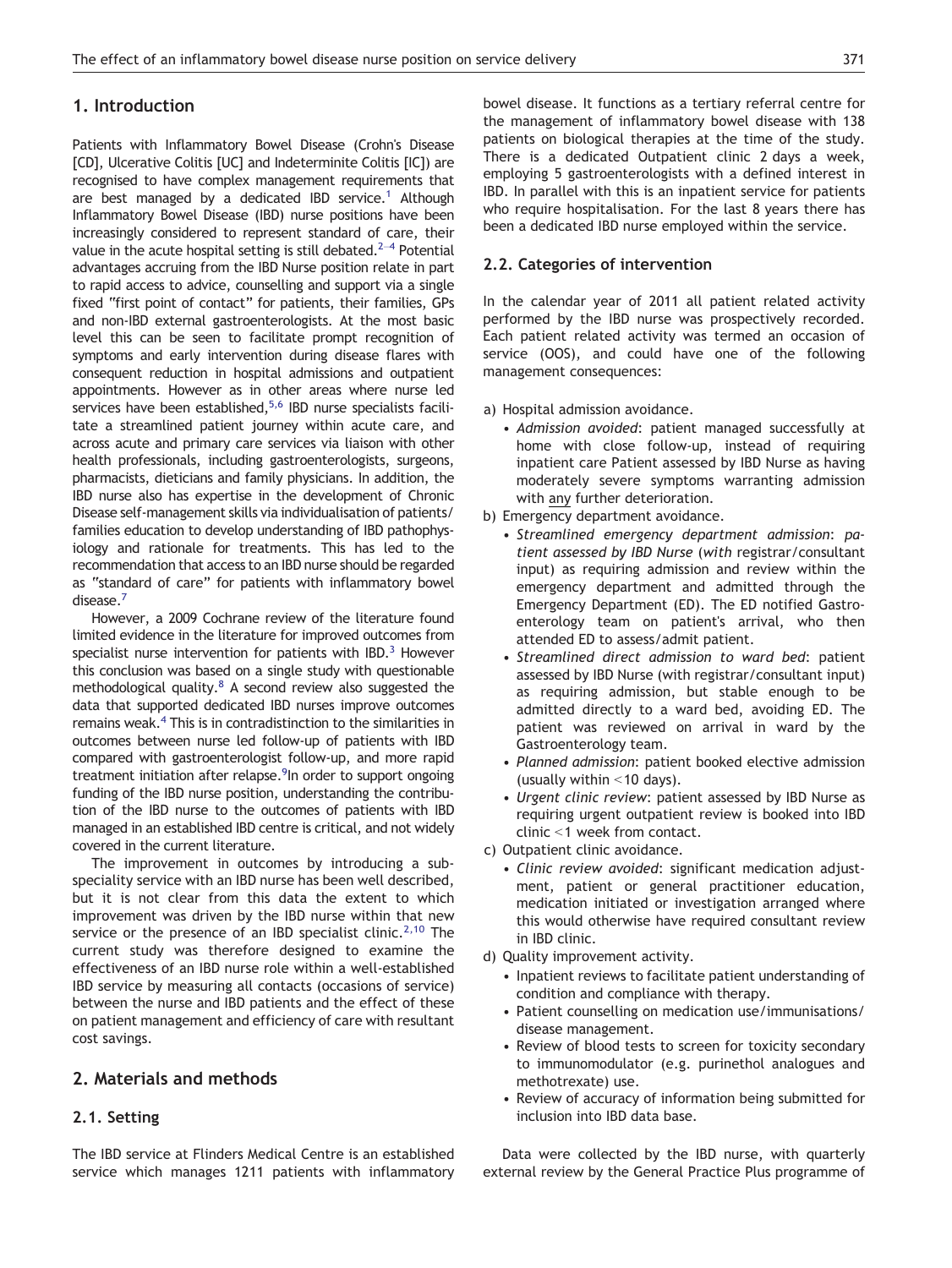the Population and Primary Healthcare Directorate in the Southern Adelaide Local Health Network. This quarterly external review was designed to provide a continuous, prospective, assessment of the impact of ambulatory care programmes across disciplines within the network. Inpatient length of stay and IBD admission data was collected by the Quality Improvement Officer, Division of Surgery and Specialties at Flinders Medical Centre.

Patients for whom occasions of service were recorded were stratified by disease type (Crohn's disease, Ulcerative Colitis or Indeterminate colitis), location (metropolitan or non-metropolitan) and management with biological therapies. The proportions were compared with the proportions on the active patient data base to determine the relative use of IBD nurse service by different subgroups.

#### 2.3. Assessments of savings

The cost of hospital admission for IBD for was calculated from that provided by an earlier study performed in the same city on a large group of patients. $2$  The cost of outpatient clinic and Emergency Department review saved by the interventions was obtained from hospital financial records (Casemix Unit, Southern Adelaide Local Health Network). The estimated number of bed days saved was based on the length of stay (LOS) of patients admitted during the study period.

#### 2.3.1. Data analysis

Data are mean +/− SEM. Statistical comparisons were by chi-squared analysis. A p value of  $\leq$ 0.05 was accepted as significant in all analyses.

## 3. Results

### 3.1. Patient demographics

The IBD nurse provided 4920 occasions of service between Jan 1st and December 31st 2011. The majority of patients required more than one occasion of service for review and subsequent communication of management decisions. However 292 patients had  $>10$  occasions of service, and 134 required  $>$  20 occasions of service.

A total of 566 patients (M 258, F 308) patients, with a mean age of 38.8 years received interventions by the IBD nurse. In 339 patients the underlying diagnosis was Crohn's disease whilst 141 patients had ulcerative colitis. Three patients were considered to have indeterminate colitis. A further 83 patients initially referred to the IBD nurse and subsequently assessed in the IBD Clinic were found to have a diagnosis other than inflammatory bowel disease, and were referred to the appropriate service elsewhere.

One hundred and four patients (29 of them newly diagnosed with IBD) underwent an inpatient review. These patients were provided with counselling, together with reviews of issues such as bone density measurement, immunisation status, assessment of the patient's understanding of their disease, treatments/adherence and blood monitoring.

Patients with Crohn's disease had a significantly higher number of occasions of service compared to patients with ulcerative colitis (11.0 vs 6.4 OOS per patient,  $p < 0.0001$ ).

In the 2011 period non-metropolitan patients represented 498 of the 1211 patients on the IBD data base (41%), and were responsible for 2441 (49.6%) of the occasions of service.

### 3.2. Change in care resulting from IBD nurse Interventions

In the study period, 27 patients avoided admission through the intervention of the IBD nurse, within a total of 132 admissions. A further 32 patients who were admitted did not require attendance at the emergency department, either due to streamlined admission directly to the ward or by facilitation of a subsequent elective admission. One hundred and sixty three patients avoided a clinic appointment, with management decisions being communicated to the patient by phone or email. (Total IBD clinic reviews performed in  $2011 = 824 + 163$  avoided clinic reviews = 16.5% reduction (Table 1).)

#### 3.3. Cost implications of IBD nurse interventions

The mean duration of admission for IBD patients with IBD in 2011 was 6.3 days. Thus avoidance of admission resulted in 171 occupied bed days not being required by the hospital. There was a further efficiency dividend by the reduction of presentations to emergency department by 32.

Previous studies have shown that each hospital admission for IBD in South Australia costs an average of  $$7957.<sup>2</sup>$  $$7957.<sup>2</sup>$  $$7957.<sup>2</sup>$  The avoidance of 27 admissions through urgent clinic reviews equates to a saving of \$214,839. Further savings of \$48,284 are realised through avoidance of outpatient clinic reviews (163 clinic appointments avoided at a cost of \$244) and Emergency Department presentations (32 reviews avoided by direct admission  $\times$  \$266), although this was partially offset by the cost of the emergency clinic reviews  $(27 \times $244)$  and the cost of the IBD nurse (\$120,000 including on costs). In total, however, there was still an estimated saving of \$136,535.

#### 4. Discussion

Development of specialised clinics has led to improvement in a number of quality indicators in the management of inflammatory bowel disease. For example, patients managed by a gastroenterologist with an identified interest in IBD have better outcomes when hospitalised.<sup>[11](#page-4-0)</sup> In addition the development of inflammatory bowel disease services

Table 1 Effect of IBD nurse of avoidance of hospital services.

|                     | Actual | Avoided | Percentage of<br>potential total<br>avoided |
|---------------------|--------|---------|---------------------------------------------|
| Hospital admissions | 134    | 27      | 27 of 161 (17%)                             |
| Clinic appointments | 824    | 163     | 163 of 987 (16%)                            |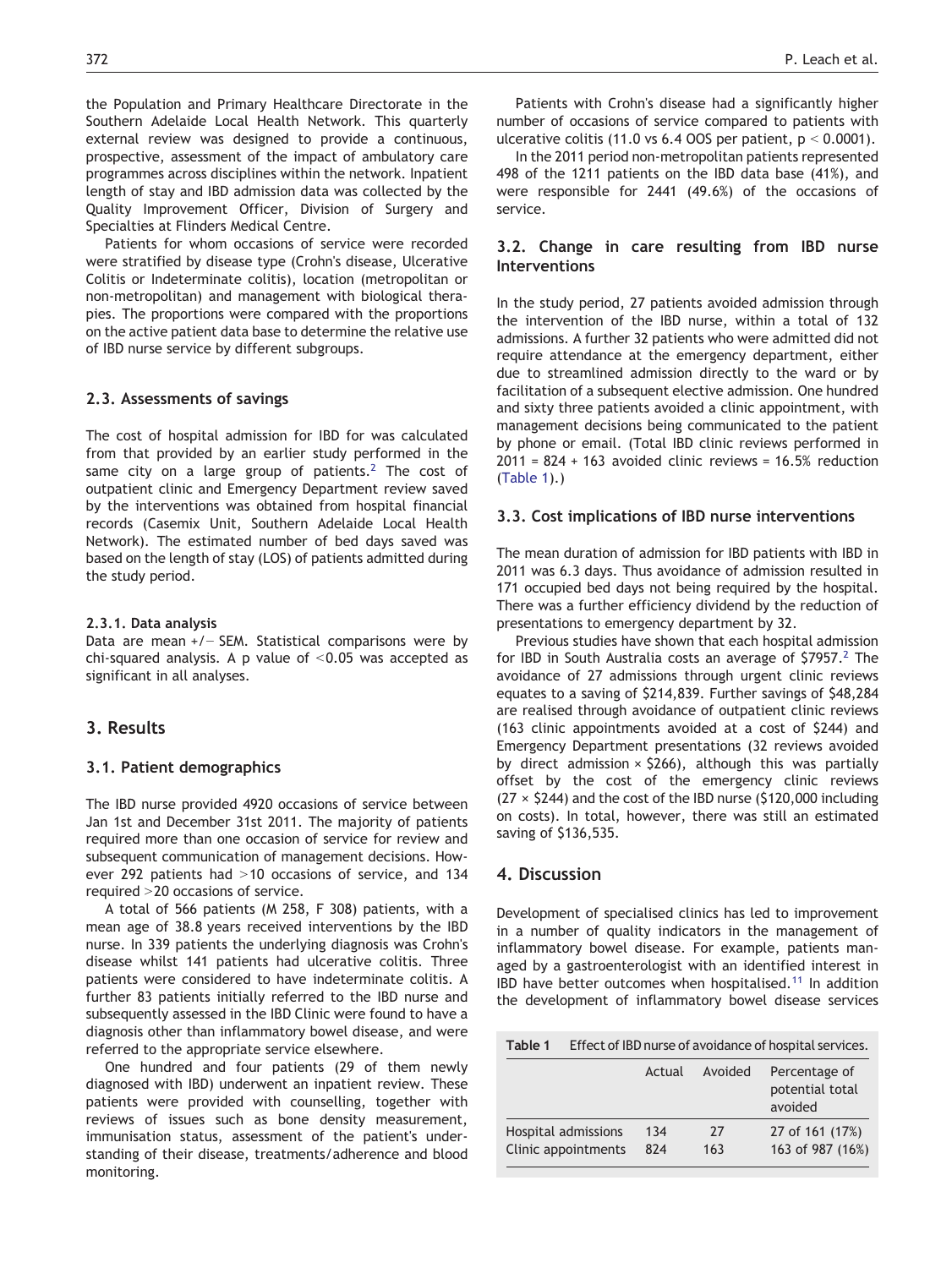<span id="page-3-0"></span>often including specialist IBD nurses has also resulted in improved patient management.<sup>2</sup> However, whether the addition of the IBD nurse provides added benefit to a specialist clinic already staffed by gastroenterologists with a specific interest in inflammatory bowel disease, remains debated. $3,4$  Furthermore, much of the data on benefit is based on studies with limited (one year or less) follow-up after the introduction of the role.  $8,11,12$ 

The current study determined the effectiveness of a well established  $(>\,8$  years) IBD nurse role, within an established tertiary referral IBD service, with a particular focus on reducing presentations to the hospital, emergency department and clinic. The data show that even within a specialised service, the IBD nurse has a major impact on hospital admissions, clinic utilisation and ED attendances. Much of this intervention is done through telephone and email contact, consistent with the literature describing the utility of "virtual clinics" where patients are followed via IBD nurse specialist through such means, enabling a more flexible and patient focused approach to management.<sup>[13,14](#page-4-0)</sup> This flexibility of management has been demonstrated to be preferred by patients with a preference for "virtual care" as an adjunct to traditional face to face consultation.<sup>[15](#page-4-0)</sup> This use of "virtual" contact does provide for concrete benefit with the intervention of the IBD nurse resulting in a 17% saving in hospital admissions (161 potential cf 134 actual admissions for management of IBD). Similarly of those who required admission 24% (32 patients) were able to be streamlined directly to the ward and avoid the ED. This resulted in a significant saving in costs to the health service. These data are consistent with those reported previously immediately following the establishment of a specialised service and indicate that the specialist nurse role provides an ongoing contribution to the efficiency of management of patients with IBD.

The IBD nurse was significantly more utilised by patients with Crohn's disease (mean OOS 11 vs 6.4 for ulcerative colitis), representing 20 of the 27 (75%) of avoided admissions and 114 of the 163 (70%) of avoided clinic attendances. It has previously been demonstrated that patients with Crohn's disease have greater anxiety levels and it may be that the IBD nurse is fulfilling a need for more counselling and psychological support in these patients.<sup>[8](#page-4-0)</sup> Patients from non-metropolitan areas also used the service to a greater extent (mean OOS 10.3 vs 7.6 for metropolitan residents, representing 82% of avoided admissions and 67% of clinic avoidance). The high utilisation of the IBD nurse by the non-metropolitan population suggests that the IBD nurse may play a major role in the support of patients in areas where there is limited specialist infrastructure.

The study has a number of weaknesses. It is based around the self-reporting of the IBD nurse's activity, providing a potential for bias. However, we have tried to minimise this by collecting the data in a prospective manner according to pre-determined criteria determined by an external agency whose role was to assess the effectiveness of a variety of ambulatory care programmes. This agency (the GP Plus programme) also reviewed the collected data independently every 3 months. It remains difficult to definitely be certain which patient would have been admitted without the IBD nurse role stepping in and organising urgent clinic review or follow-up, even if we over estimated by 50% the number of

avoided admissions the IBD nurse role would have been "cost neutral". The study is focused on the effect of the IBD nurse role of outpatient, ED and hospital avoidance and so does not attempt to calculate the positive effect of increased adherence to and enhanced monitoring of medication, improved access to counselling and development of patient centred disease action plans which are all part of the IBD nurse role.

This study demonstrates that the IBD nurse position reduces hospital admissions and clinic reviews. Instead of the traditional model of outpatient clinics and emergency department presentation when the disease flares, the IBD nurse provides accessible advice, and flexible consultation through a "virtual clinic" conducted through phone and email contact, providing efficient triaging of those who flare to either phone management with rapid clinic review if required, or to streamlined admission.

# Conflict of interest

No authors had a conflict of interest with respect to this manuscript.

#### Acknowledgements

During the period of the study the IBD nurse position was funded by the GP Plus Programme of the Population and Primary Healthcare Directorate within the Southern Adelaide Local Hospital Network.

The authors wish to acknowledge the support of the Population and Primary Healthcare Directorate and the Casemix Unit of the Southern Adelaide Local Health Network as well as the Clinical Practice Improvement Programme within the Division of Surgery and Specialities at Flinders Medical Centre.

Author PL acquired the study data, and the design of the study and the IBD nurse role was performed by authors MDS, RM, SE, LC and PB. The manuscript was prepared by PL, RF and PB and was approved of by all the authors.

## References

- 1. [Mowat C, Cole A, Windsor A, Ahmad T, Arnott I, Driscoll R, et al.](http://refhub.elsevier.com//rf0070) [Guidelines for the management of inflammatory bowel disease](http://refhub.elsevier.com//rf0070) [in adults.](http://refhub.elsevier.com//rf0070) Gut 2011;60(6):571–607.
- 2. [Sack C, Phan VA, Grafton R, Holtman G, van Langenberg DR,](http://refhub.elsevier.com//rf0005) [Brett K, et al. A chronic care model significantly decreases costs](http://refhub.elsevier.com//rf0005) [and healthcare utilisation in patients with inflammatory bowel](http://refhub.elsevier.com//rf0005) disease. [J Crohns Colitis](http://refhub.elsevier.com//rf0005) 2012;6:302–10.
- 3. [Belling R, McLaren S, Woods L. Specialist nursing interventions](http://refhub.elsevier.com//rf0075) [for inflammatory bowel disease.](http://refhub.elsevier.com//rf0075) Cochrane Database Syst Rev 2009;4 [\[Art No CD006597\].](http://refhub.elsevier.com//rf0075)
- 4. [Hernandez-Sampelayo P, Seone M, Oltra L, Marin L, Torrejon A,](http://refhub.elsevier.com//rf0010) [Vera MI, et al. Contribution of nurses to the quality of care in](http://refhub.elsevier.com//rf0010) [management of inflammatory bowel disease: a synthesis of the](http://refhub.elsevier.com//rf0010) evidence. [J Crohns Colitis](http://refhub.elsevier.com//rf0010) 2010;4:611–22.
- 5. [Oliver S, Leary A. Return on investment: workload, complexity](http://refhub.elsevier.com//rf0015) [and value of the CNS.](http://refhub.elsevier.com//rf0015) Br J Nurs 2012;21(1):34–7.
- 6. [Ahmed A. Quality and outcomes of heart failure care in older](http://refhub.elsevier.com//rf0020) [adults: role of multi-disciplinary disease-management pro](http://refhub.elsevier.com//rf0020)grams. [J Am Geriatr Soc](http://refhub.elsevier.com//rf0020) 2002;50(9):1590–3.
- 7. [O'Connor M, Bager P, Duncan J, Gaarenstrom J, Younge L, Detre](http://refhub.elsevier.com//rf0025) [P, et al. N-ECCO consensus statements on the European nursing](http://refhub.elsevier.com//rf0025)